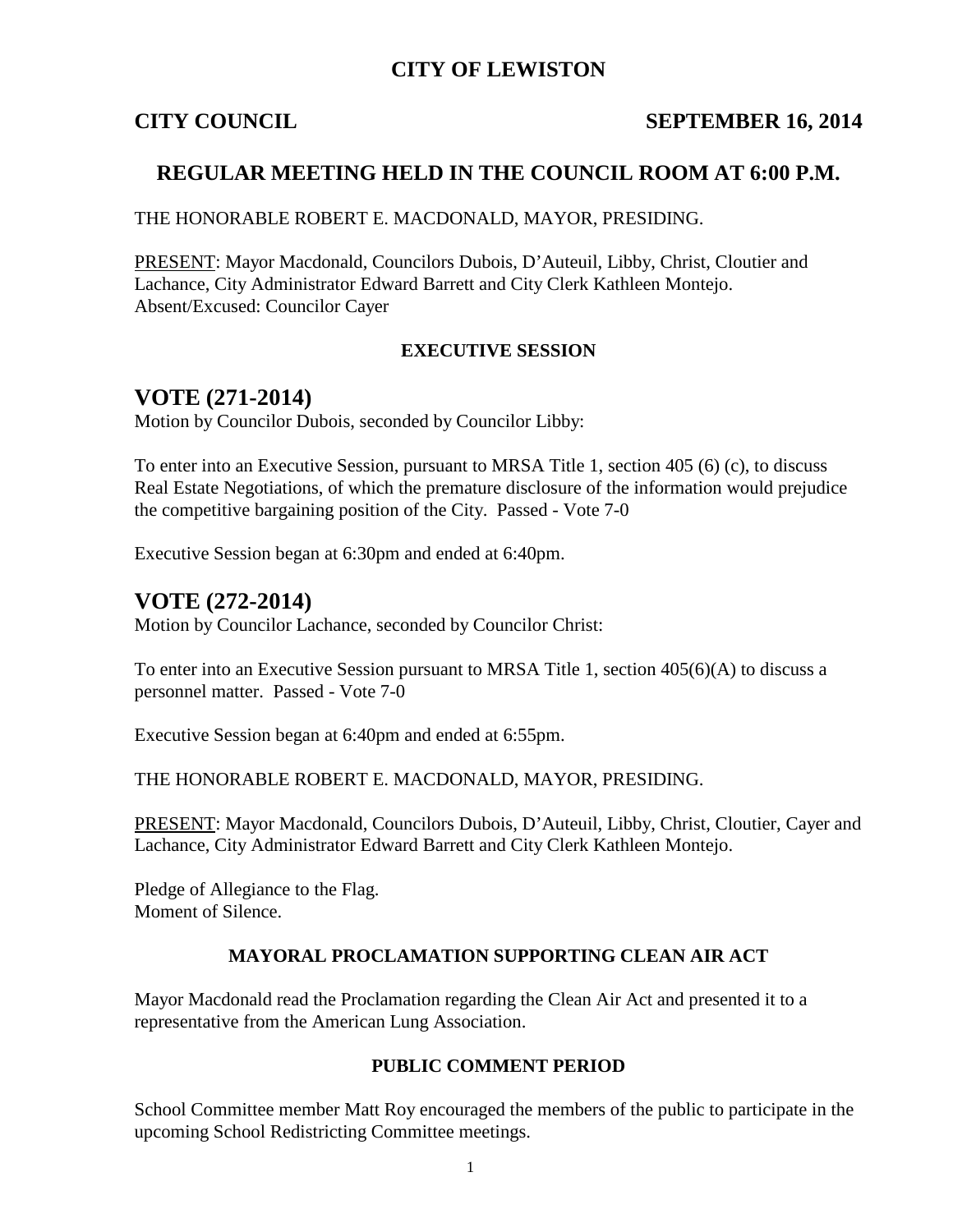### **ADOPTION OF MEETING SCHEDULE FOR THE MONTH OF NOVEMBER**

## **VOTE (273-2014)**

Motion by Councilor Lachance, seconded by Councilor Cloutier:

To suspend Section 1,(a) of the Rules Governing the City Council, to cancel the November 4, 2014 Council meeting due to the conflict with Election Day and to hold one regular meeting during the month of November on Tuesday, November  $18<sup>th</sup>$ . Passed - Vote 7-0

#### **APPOINTMENT TO THE LEWISTON HOUSING AUTHORITY BOARD OF COMMISSIONERS**

## **VOTE (274-2014)**

Motion by Councilor Lachance, seconded by Councilor Cloutier:

To confirm the Mayor's nomination and to appoint Cecile Mathieu of 10 Seville Place as a member of the Board of Commissioners of the Lewiston Housing Authority, said term to expire September 17, 2019. Passed - Vote 7-0

### **PUBLIC HEARING ON A NEW LIQUOR LICENSE AND SPECIAL AMUSEMENT PERMIT FOR RAILS, LLC, 103 LINCOLN STREET**

Mayor Macdonald opened the hearing to receive citizen input and comment. No members of the public spoke for or against this item. Mayor Macdonald then closed the hearing.

## **VOTE (275-2014)**

Motion by Councilor Christ, seconded by Councilor Lachance:

To authorize the City Clerk's Office to approve a new liquor license application and special amusement permit for Rails, LLC, 103 Lincoln Street. Passed - Vote 7-0

#### **PUBLIC HEARING ON A SPECIAL AMUSEMENT PERMIT FOR SPARETIME RECREATION, 24 MOLLISON WAY**

Mayor Macdonald opened the hearing to receive citizen input and comment. No members of the public spoke for or against this item. Mayor Macdonald then closed the hearing.

## **VOTE (276-2014)**

Motion by Councilor Libby, seconded by Councilor Christ:

To grant a special amusement permit for live entertainment to Sparetime Recreation, 24 Mollison Way. Passed - Vote 7-0

### **PUBLIC HEARING FOR AN OUTDOOR ENTERTAINMENT PERMIT FOR THE DEMPSEY CHALLENGE**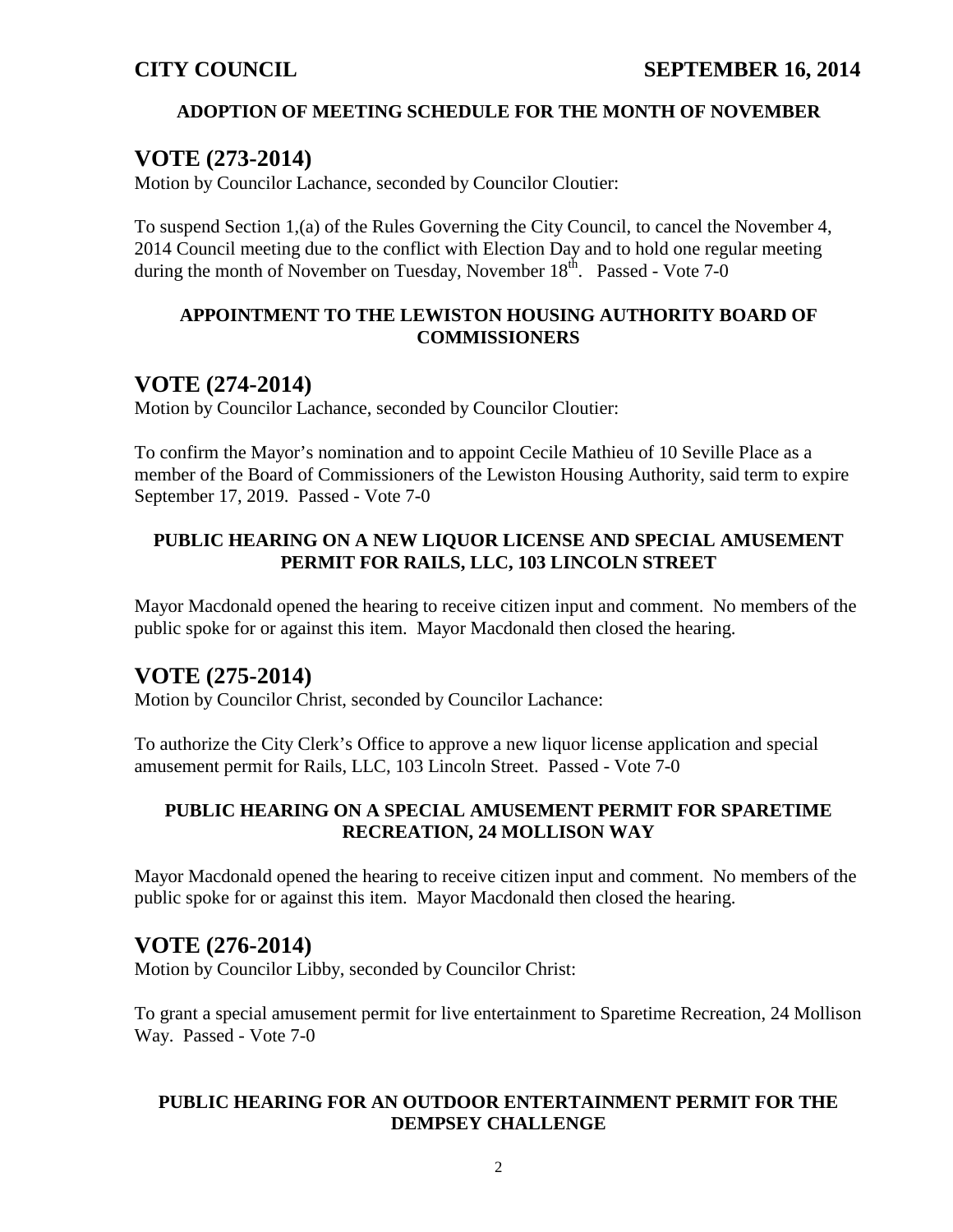Mayor Macdonald opened the hearing to receive citizen input and comment. No members of the public spoke for or against this item. Mayor Macdonald then closed the hearing.

# **VOTE (277-2014)**

Motion by Councilor Cloutier, seconded by Councilor Libby:

To conduct a public hearing on an application from The Dempsey Challenge Committee for outdoor musical concerts to be held at Simard-Payne Memorial Park on September 27th and 28th, as part of The Dempsey Challenge, and to authorize a permit for an Outdoor Entertainment Event, as required by the City Code of Ordinances, Chapter 10, Article 1, Section 10-3, to the organizing committee for the outdoor music concerts, contingent upon positive recommendations from the Recreation Department, Police Department, Fire Department, Code/Land Use Officer and Code/Health Officer regarding compliance with all regulations, and compliance with all City ordinances. Passed - Vote 7-0

### **PUBLIC HEARING FOR AN AUTOMOBILE GRAVEYARD/JUNKYARD PERMIT FOR DANA'S GARAGE, 193 CROWLEY ROAD**

Mayor Macdonald opened the hearing to receive citizen input and comment. No members of the public spoke for or against this item. Mayor Macdonald then closed the hearing.

# **VOTE (278-2014)**

Motion by Councilor Libby, seconded by Councilor Christ:

To grant an Automobile Graveyard/Junkyard permit to Dana's Garage, 193 Crowley Road, subject to the condition that no more than 1,000 tires may be stored on the property. Passed – Vote 7-0

#### **PUBLIC HEARING FOR AN AUTOMOBILE GRAVEYARD/JUNKYARD PERMIT FOR GARY ST. LAURENT/MAINE HEAVY EQUIPMENT RENTAL, 1445 SABATTUS STREET**

Mayor Macdonald opened the hearing to receive citizen input and comment. No members of the public spoke for or against this item. Mayor Macdonald then closed the hearing.

# **VOTE (279-2014)**

Motion by Councilor Lachance, seconded by Councilor Libby:

To grant an Automobile Graveyard/Junkyard permit to Gary St. Laurent/Maine Heavy Equipment Rental, 1445 Sabattus Street. Passed - Vote 7-0

### **PUBLIC HEARING FOR AN AUTOMOBILE GRAVEYARD/JUNKYARD PERMIT FOR GRIMMEL'S INDUSTRIES, 50 RIVER ROAD**

Mayor Macdonald opened the hearing to receive citizen input and comment. No members of the public spoke for or against this item. Mayor Macdonald then closed the hearing.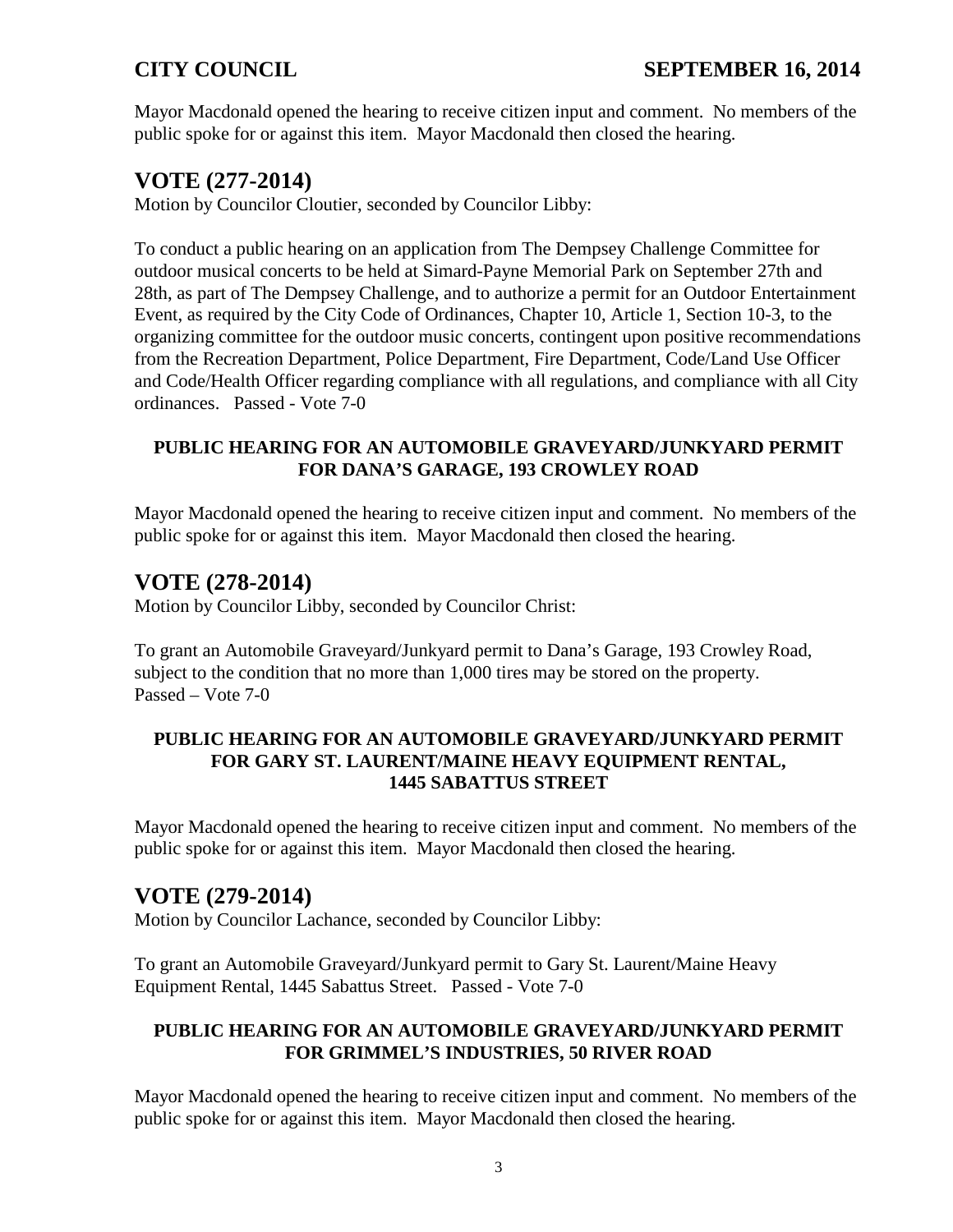# **VOTE (280-2014)**

Motion by Councilor Libby, seconded by Councilor Lachance:

To grant an Automobile Graveyard/Junkyard permit to Grimmel's Industries, 50 River Road, subject to the following conditions:

- 1. The hours of operation shall be limited to 7:00am to 5:00pm, Monday through Saturday
- 2. Maintain screening from the Maine Turnpike

Passed - Vote 7-0

#### **PUBLIC HEARING FOR AN AUTOMOBILE GRAVEYARD/JUNKYARD PERMIT FOR LEWISTON PUBLIC WORKS DEPARTMENT, 424-482 RIVER ROAD**

Mayor Macdonald opened the hearing to receive citizen input and comment. No members of the public spoke for or against this item. Mayor Macdonald then closed the hearing.

## **VOTE (281-2014)**

Motion by Councilor Christ, seconded by Councilor Libby:

To grant an Automobile Graveyard/Junkyard permit to the Lewiston Public Works Department, 424-482 River Road. Passed - Vote 7-0

#### **PUBLIC HEARING FOR AN AUTOMOBILE GRAVEYARD/JUNKYARD PERMIT FOR REENEGERY LEWISTON, LLC, 38 ALFRED A. PLOURDE PARKWAY**

Mayor Macdonald opened the hearing to receive citizen input and comment. No members of the public spoke for or against this item. Mayor Macdonald then closed the hearing.

## **VOTE (282-2014)**

Motion by Councilor Libby, seconded by Councilor Dubois:

To grant an Automobile Graveyard/Junkyard permit to Reenergy Lewiston, LLC, 38 Alfred A. Plourde Parkway, subject to the outlined conditions. Passed - Vote 7-0

#### **PUBLIC HEARING FOR RENEWAL OF AN OUTPATIENT ADDICTION TREATMENT CLINIC FOR MERRIMACK RIVER MEDICAL SERVICES, INC., 18 MOLLISON WAY**

Mayor Macdonald opened the hearing to receive citizen input and comment. No members of the public spoke for or against this item. Mayor Macdonald then closed the hearing.

## **VOTE (283-2014)**

Motion by Councilor Libby, seconded by Councilor Christ:

To approve the License for an Outpatient Addiction Treatment Clinic for Merrimack River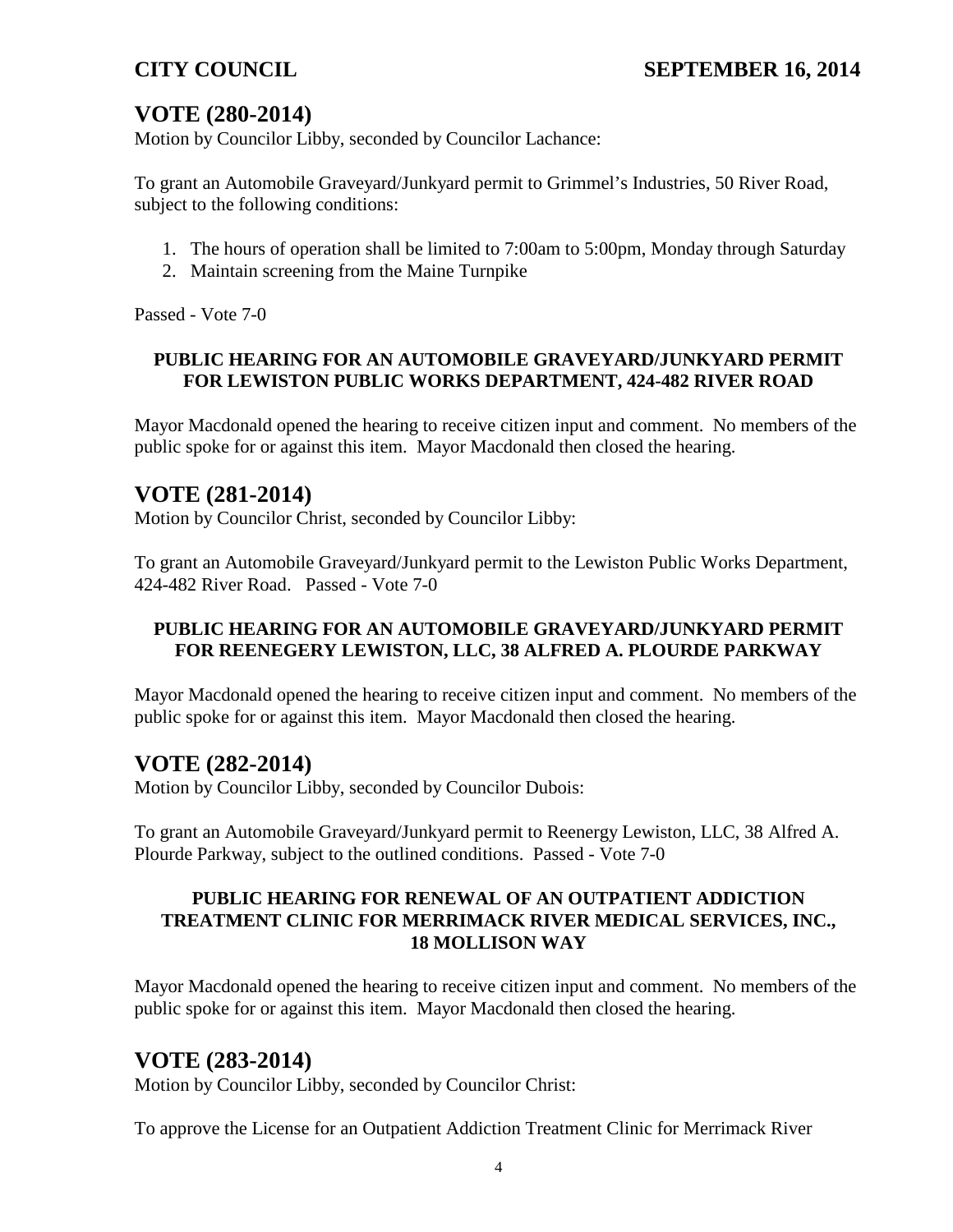Medical Services, Inc. to operate a Clinic at 18 Mollison Way, Lewiston, subject to the following conditions:

- 1) Provide adequate interior client waiting space to eliminate the need for clients to queue or wait for service outside of the building, with the exception of clients waiting for public transportation.
- 2) Effectively monitor the exterior of the property to ensure that clients do not loiter on or adjacent to the property for any purpose other than waiting for the arrival of public transportation.
- 3) Designate the exit from the clinic that leads to a lobby shared with other tenants within the building as an emergency exit only and provide an audible alarm that will sound if this exit door is opened.
- 4) Applicant will maintain a methadone maintenance program as described in their "Treatment Components" and "Program Components". Applicant will immediately report to the police department any breaches of the security system described in the attachment.
- 5) Consistent with the applicant's application, the number of clients shall not exceed 500 at any given time.
- 6) The applicant will annually provide documentation to the City Clerk of the receipt of all approvals required by any federal or state agency or department pursuant to federal or state law.
- 7) The applicant will comply with the requirements of Chapter 22, Article XIV, Section 22-417 of the Code requiring the applicant to conduct two meetings per calendar year with city staff and the chief of police or his designee.

Passed - Vote 7-0

### **CONDEMNATION HEARING FOR THE BUILDING LOCATED AT 251 LINCOLN STREET**

Gil Arsenault, Director of Planning and Code Enforcement, and Tom Maynard, Code Enforcement Officer, provided their professional background credentials regarding their working knowledge of building codes and building safety. Mr. Arsenault and Mr. Maynard then reviewed the City's efforts to communicate with the building owners and to work with them to resolve the numerous outstanding safety violations. They then outlined the condition of the building noting it is unsafe for habitation and is a danger to the neighborhood. They also showed photographs documenting the code violations and safety concerns. No members of the Council personally know the property owner and therefore do not have a conflict of interest for this hearing. No one representing the property owner was present for the hearing.

# **VOTE (284-2014)**

Motion by Councilor Libby, seconded by Councilor Christ: With regard to the property at 251 Lincoln Street, to adopt the Findings of Fact, Conclusions of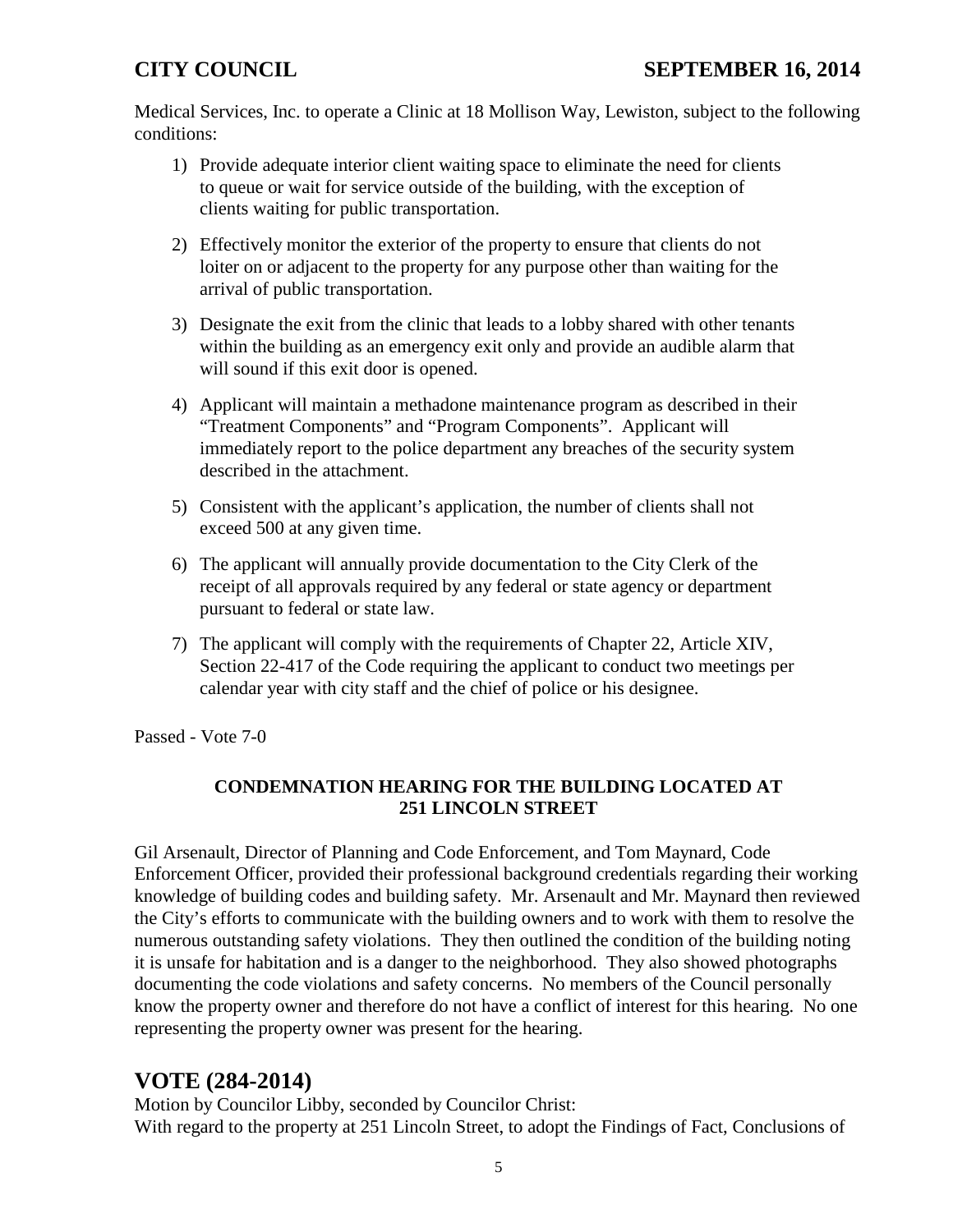## **CITY COUNCIL SEPTEMBER 16, 2014**

Law and Order of Demolition proposed by the City Planning and Code Enforcement Department, which Order establishes the corrective action to be taken by the property owner and the time frame for taking such action, and which authorizes the City Administrator to take such corrective action if the property owner fails to do so, and to recoup the City's costs through a special tax or collective action. Passed - Vote 7-0

#### **CONDEMNATION HEARING FOR THE BUILDING LOCATED AT 398 LINCOLN STREET**

Gil Arsenault, Director of Planning and Code Enforcement, and Tom Maynard, Code Enforcement Officer, provided their professional background credentials regarding their working knowledge of building codes and building safety. Mr. Arsenault and Mr. Maynard then reviewed the City's efforts to communicate with the building owners and to work with them to resolve the numerous outstanding safety violations. They then outlined the condition of the building noting it is unsafe for habitation and is a danger to the neighborhood. They also showed photographs documenting the code violations and safety concerns. No members of the Council personally know the property owner and therefore do not have a conflict of interest for this hearing. No one representing the property owner was present for the hearing.

## **VOTE (285-2014)**

Motion by Councilor Libby, seconded by Councilor Cloutier:

With regard to the property at 398 Lincoln Street, to adopt the Findings of Fact, Conclusions of Law and Order of Demolition proposed by the City Planning and Code Enforcement Department, which Order establishes the corrective action to be taken by the property owner and the time frame for taking such action, and which authorizes the City Administrator to take such corrective action if the property owner fails to do so, and to recoup the City's costs through a special tax or collective action. Passed - Vote 7-0

### **CONDEMNATION HEARING FOR THE BUILDING LOCATED AT 162 OXFORD STREET**

Gil Arsenault, Director of Planning and Code Enforcement, and Tom Maynard, Code Enforcement Officer, provided their professional background credentials regarding their working knowledge of building codes and building safety. Mr. Arsenault and Mr. Maynard then reviewed the City's efforts to communicate with the building owners and to work with them to resolve the numerous outstanding safety violations. They then outlined the condition of the building noting it is unsafe for habitation and is a danger to the neighborhood. They also showed photographs documenting the code violations and safety concerns. No members of the Council personally know the property owner and therefore do not have a conflict of interest for this hearing. No one representing the property owner was present for the hearing.

## **VOTE (286-2014)**

Motion by Councilor Libby, seconded by Councilor Cloutier:

With regard to the property at 162 Oxford Street, to adopt the Findings of Fact, Conclusions of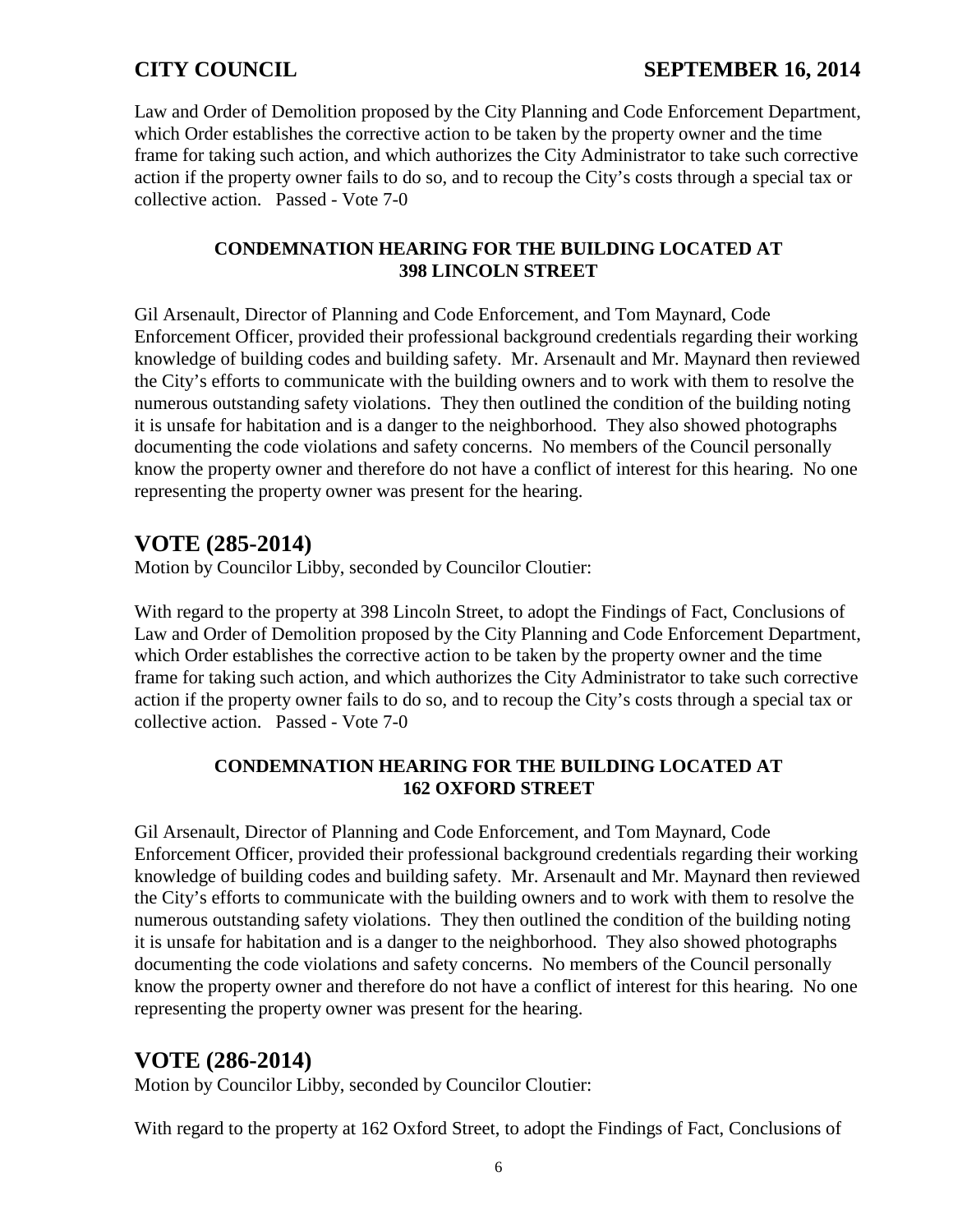Law and Order of Demolition proposed by the City Planning and Code Enforcement Department, which Order establishes the corrective action to be taken by the property owner and the time frame for taking such action, and which authorizes the City Administrator to take such corrective action if the property owner fails to do so, and to recoup the City's costs through a special tax or collective action. Passed - Vote 7-0

### **CONDEMNATION HEARING FOR THE BUILDING LOCATED AT 267 ½ LINCOLN STREET**

Gil Arsenault, Director of Planning and Code Enforcement, and Tom Maynard, Code Enforcement Officer, provided their professional background credentials regarding their working knowledge of building codes and building safety. Mr. Arsenault and Mr. Maynard then reviewed the City's efforts to communicate with the building owners and to work with them to resolve the numerous outstanding safety violations. They then outlined the condition of the building noting it is unsafe for habitation and is a danger to the neighborhood. They also showed photographs documenting the code violations and safety concerns. No members of the Council personally know the property owner and therefore do not have a conflict of interest for this hearing. Two people spoke noting they are real estate agents that are working with a potential buyer for the property.

# **VOTE (287-2014)**

Motion by Councilor Libby, seconded by Councilor Christ:

With regard to the property at 267  $\frac{1}{2}$  Lincoln Street, to adopt the Findings of Fact, Conclusions of Law and Order of Demolition proposed by the City Planning and Code Enforcement Department, which Order establishes the corrective action to be taken by the property owner and the time frame for taking such action, and which authorizes the City Administrator to take such corrective action if the property owner fails to do so, and to recoup the City's costs through a special tax or collective action. Passed - Vote 7-0

## **CONDEMNATION HEARING FOR THE BUILDING LOCATED AT 7 LINCOLN STREET**

Gil Arsenault, Director of Planning and Code Enforcement, and Tom Maynard, Code Enforcement Officer, provided their professional background credentials regarding their working knowledge of building codes and building safety. Mr. Arsenault and Mr. Maynard then reviewed the City's efforts to communicate with the building owners and to work with them to resolve the numerous outstanding safety violations. They then outlined the condition of the building noting it is unsafe for habitation and is a danger to the neighborhood. They also showed photographs documenting the code violations and safety concerns. No members of the Council personally know the property owner and therefore do not have a conflict of interest for this hearing. No one representing the property owner was present for the hearing.

# **VOTE (288-2014)**

Motion by Councilor Libby, seconded by Councilor Cloutier: With regard to the property at 7 Lincoln Street, to adopt the Findings of Fact, Conclusions of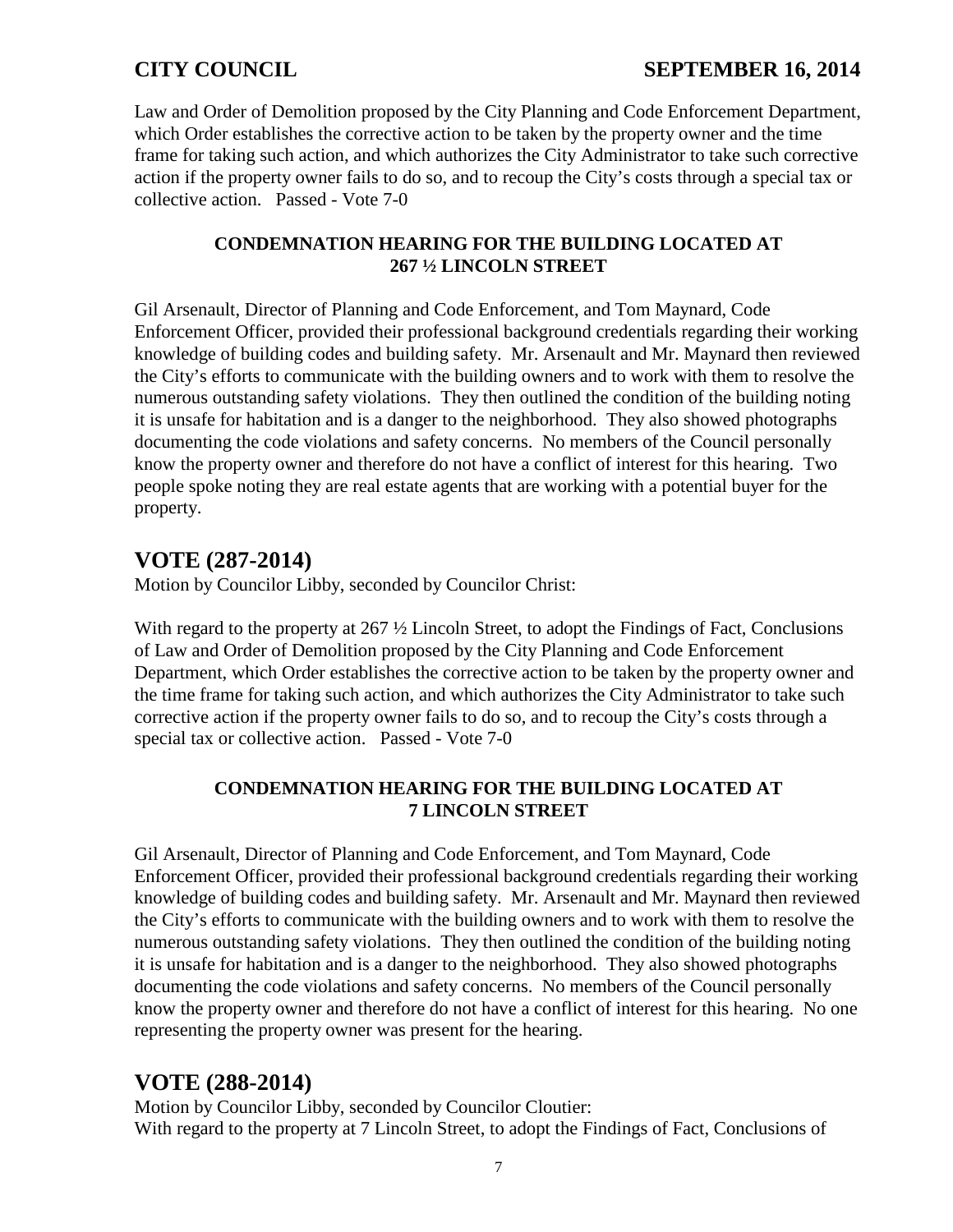## **CITY COUNCIL SEPTEMBER 16, 2014**

Law and Order of Demolition proposed by the City Planning and Code Enforcement Department, which Order establishes the corrective action to be taken by the property owner and the time frame for taking such action, and which authorizes the City Administrator to take such corrective action if the property owner fails to do so, and to recoup the City's costs through a special tax or collective action. Passed - Vote 7-0

#### **CONDEMNATION HEARING FOR THE BUILDING LOCATED AT 68 RIVER STREET**

The City Attorney's Office recommended a continuation of this item to the next meeting to accommodate the property owner who is currently out of state.

## **VOTE (289-2014)**

Motion by Councilor Libby, seconded by Councilor Christ:

To continue the hearing on this item to the October 7 City Council meeting. Passed - Vote 7-0

### **CONDEMNATION HEARING FOR THE BUILDING LOCATED AT 245 LINCOLN STREET**

Gil Arsenault, Director of Planning and Code Enforcement, and Tom Maynard, Code Enforcement Officer, provided their professional background credentials regarding their working knowledge of building codes and building safety. Mr. Arsenault and Mr. Maynard then reviewed the City's efforts to communicate with the building owners and to work with them to resolve the numerous outstanding safety violations. They then outlined the condition of the building noting it is unsafe for habitation and is a danger to the neighborhood. They also showed photographs documenting the code violations and safety concerns. No members of the Council personally know the property owner and therefore do not have a conflict of interest for this hearing. No one representing the property owner was present for the hearing.

## **VOTE (290-2014)**

Motion by Councilor Libby, seconded by Councilor Dubois:

With regard to the property at 245 Lincoln Street, to adopt the Findings of Fact, Conclusions of Law and Order of Demolition proposed by the City Planning and Code Enforcement Department, which Order establishes the corrective action to be taken by the property owner and the time frame for taking such action, and which authorizes the City Administrator to take such corrective action if the property owner fails to do so, and to recoup the City's costs through a special tax or collective action. Passed - Vote 7-0

#### **CONDEMNATION HEARING FOR THE BUILDING LOCATED AT 7 WILLOW STREET**

Gil Arsenault, Director of Planning and Code Enforcement, and Tom Maynard, Code Enforcement Officer, provided their professional background credentials regarding their working knowledge of building codes and building safety. Mr. Arsenault and Mr. Maynard then reviewed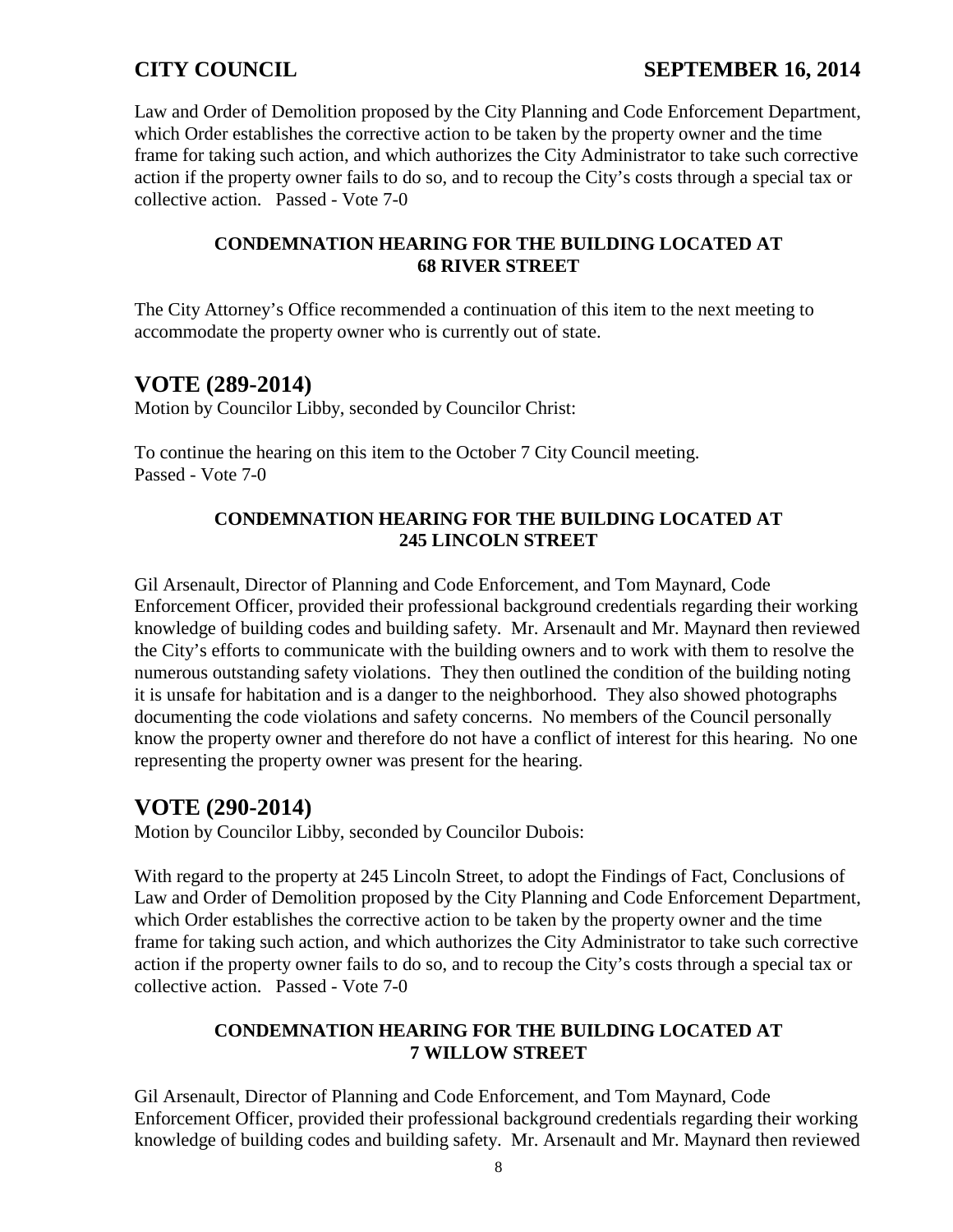## **CITY COUNCIL SEPTEMBER 16, 2014**

the City's efforts to communicate with the building owners and to work with them to resolve the numerous outstanding safety violations. They then outlined the condition of the building noting it is unsafe for habitation and is a danger to the neighborhood. They also showed photographs documenting the code violations and safety concerns. No members of the Council personally know the property owner and therefore do not have a conflict of interest for this hearing. Debra Labrie of 24 Cottage Street noted she is the owner of this property and opposed the Council action noting she is currently in the middle of repairing the property.

## **VOTE (291-2014)**

Motion by Councilor Libby, seconded by Councilor D'Auteuil:

With regard to the property at 7 Willow Street, to adopt the Findings of Fact, Conclusions of Law and Order of Demolition proposed by the City Planning and Code Enforcement Department, which Order establishes the corrective action to be taken by the property owner and the time frame for taking such action, and which authorizes the City Administrator to take such corrective action if the property owner fails to do so, and to recoup the City's costs through a special tax or collective action. Passed - Vote 6-1 (Councilor Lachance opposed)

#### **RESOLVE AMENDING THE COMPOSITION AND APPOINTMENT REQUIREMENTS FOR THE DOWNTOWN NEIGHBORHOOD ACTION COMMITTEE**

## **VOTE (292-2014)**

Motion by Councilor Cloutier, seconded by Councilor Libby:

To adopt the Resolve Amending the Composition and Appointment Requirements for the Downtown Neighborhood Action Committee:

Whereas, the Council adopted resolution establishing the Downtown Neighborhood Action Committee sets aside two positions on the Committee for residents of the study area, one of which must be a representative of the Visible Community; and

Whereas, the study area generally encompasses the area located within the boundary of Adams/Park/Ash/Bartlett; and

Whereas, the Downtown Neighborhood Action Plan recognizes that these boundaries are somewhat arbitrary; and

Whereas, areas adjacent to the study area share many of its social and demographic characteristics and development patterns; and

Whereas, the City has had difficulty recruiting and retaining study area residents; and

Whereas, the positions on the Committee set aside for a business owner and a landlord indicate that they must own property "in or near" the study area; and

Whereas, the Committee has requested that the Council broaden the area from which residents